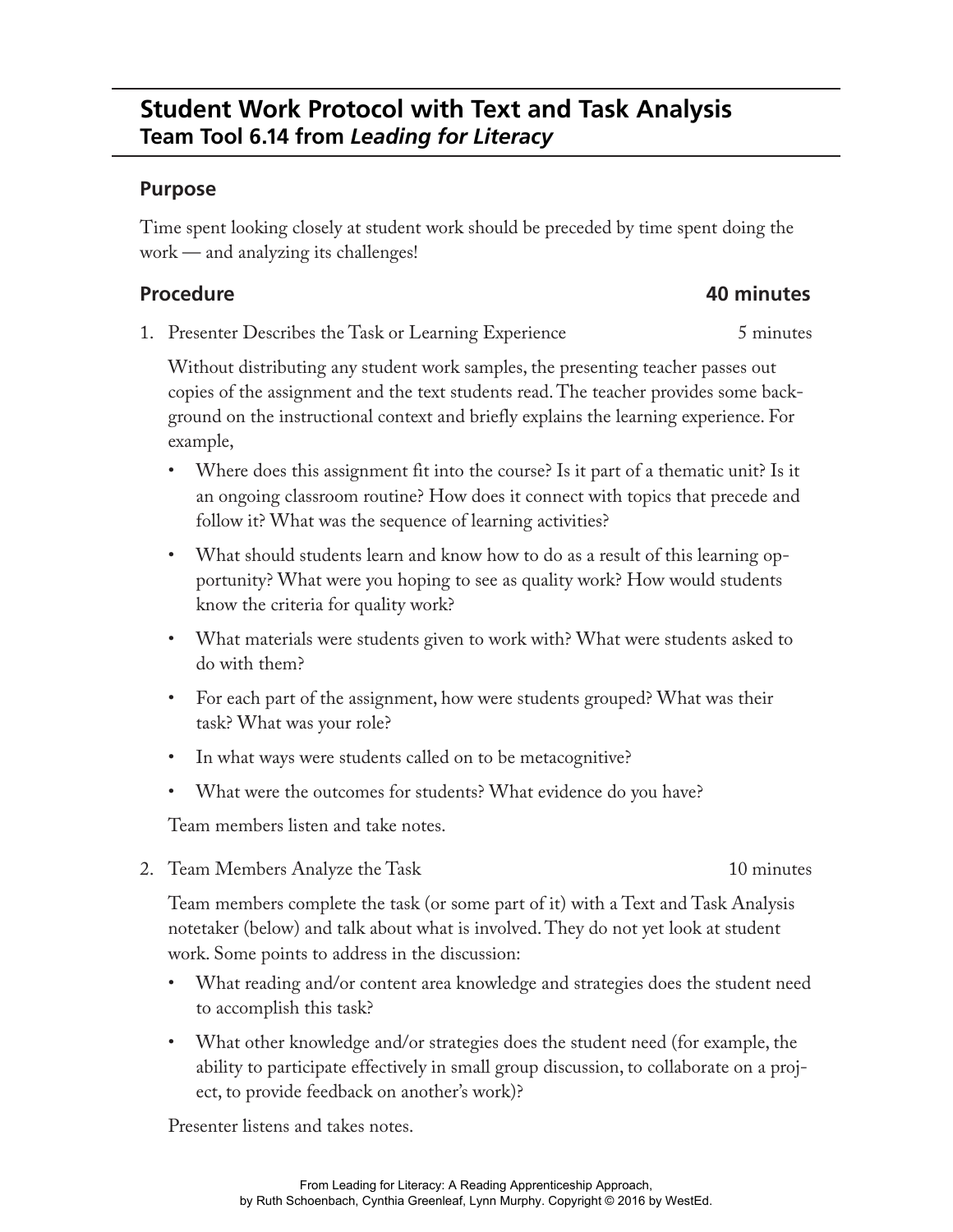### Student Work Protocol with Text and Task Analysis

3. Team Members Look Closely at Samples of Student Work and Discuss 15 minutes

The presenting teacher distributes copies of the student work from no more than three students. All team members, including the presenting teacher, spend some time individually reading the student samples and making Evidence/Interpretation notes (see notetaker below) about what they are seeing and what they think it means or makes them wonder.

The team discusses their observations. This step is not a planning or problem-solving session. The purpose is to support all group members' learning from looking at student work samples. Some points to address:

- What, if anything, is surprising or unexpected in this student work?
- What can we learn about the student's reading and/or subject area learning from this work sample — what schema and strategies is the student bringing to this task?
- Where are there opportunities for metacognitive conversation?
- In what ways does the student's work satisfy the assignment, given the teacher's goals?
- What additional instructional support might the student need in order to do better on this task?

Presenter will respond to team members' observations after this discussion, but participates here as may be necessary. Presenter takes notes.

4. Presenter Responds and with Team Members Brainstorms Next Steps 5 minutes If desired, the presenter addresses some of the team's observations.

Together, presenter and other team members brainstorm next steps for this assignment in light of their discussions and feedback.

5. Reflection 5 minutes

All team members write individually in response to one or more of the following questions:

- What are some instructional implications you can see for Reading Apprenticeship from this inquiry into student work?
- What did you learn about engaging in a collaborative conversation about student work with colleagues.
- In what ways did this inquiry process offer a window into the students' world? A mirror that reflects on teaching? A lens that focuses on equity and achievement?

Team members share their responses.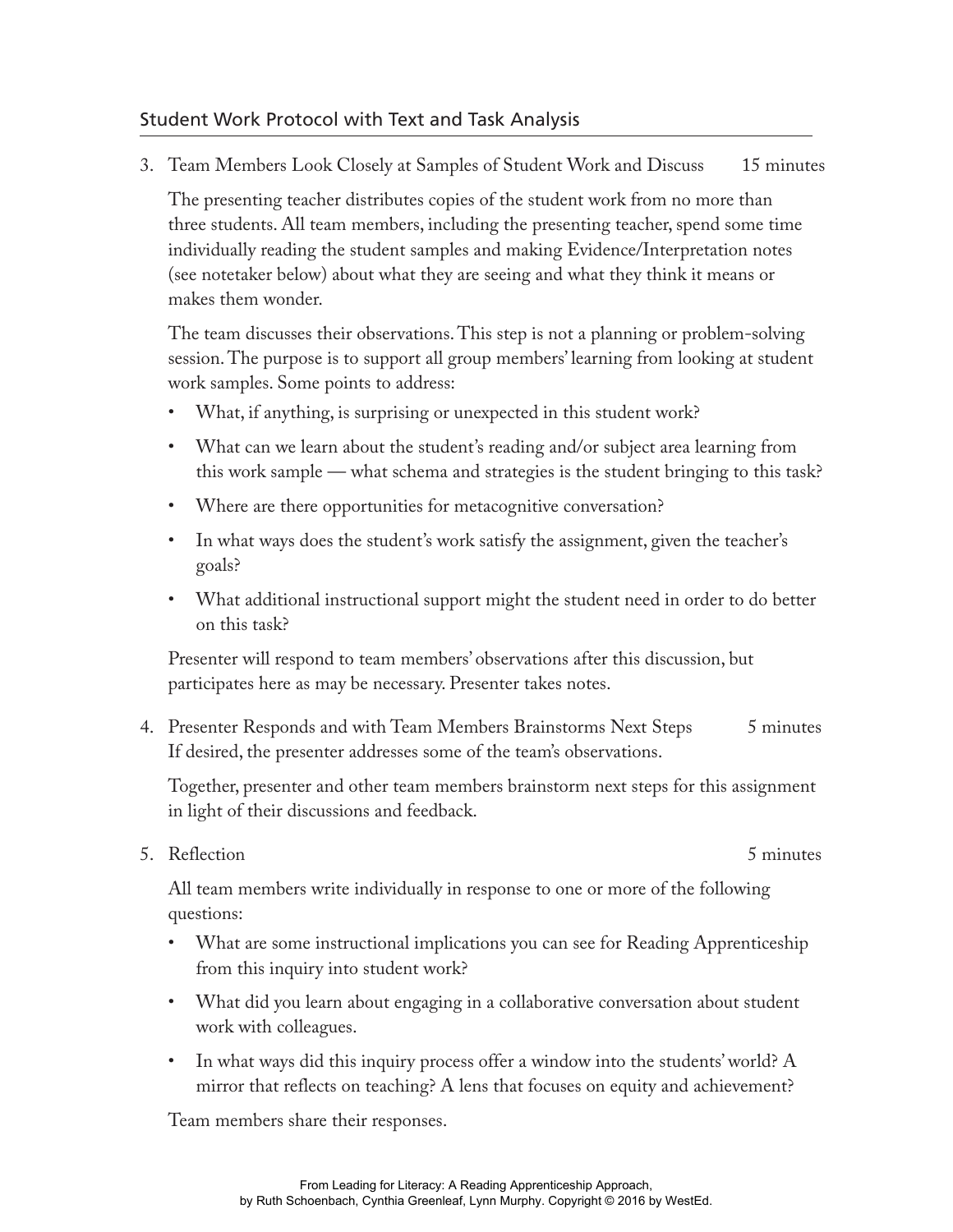# **Text and Task Analysis Notetaker**

What's involved in reading this text? What reading strategies are helpful? What knowledge is necessary (including personal experience)? What teaching and learning opportunities does this text offer?

| Knowledge of<br><b>Content and</b><br>the World<br>A learned and lived<br>knowledge base     | <b>Knowledge</b><br>of Texts<br>Text genres and text<br>structures; visuals and<br>formatting features | <b>Knowledge</b><br>of Language<br>Words and<br>morphology; syntax<br>and text signals | Knowledge of<br><b>Disciplinary</b><br><b>Discourse and</b><br><b>Practices</b><br>The particular ways<br>members of a subject<br>area community<br>communicate and<br>think |  |
|----------------------------------------------------------------------------------------------|--------------------------------------------------------------------------------------------------------|----------------------------------------------------------------------------------------|------------------------------------------------------------------------------------------------------------------------------------------------------------------------------|--|
|                                                                                              |                                                                                                        |                                                                                        |                                                                                                                                                                              |  |
| <b>Reading Strategies</b><br><b>Teaching and Learning Opportunities (Tasks and Supports)</b> |                                                                                                        |                                                                                        |                                                                                                                                                                              |  |